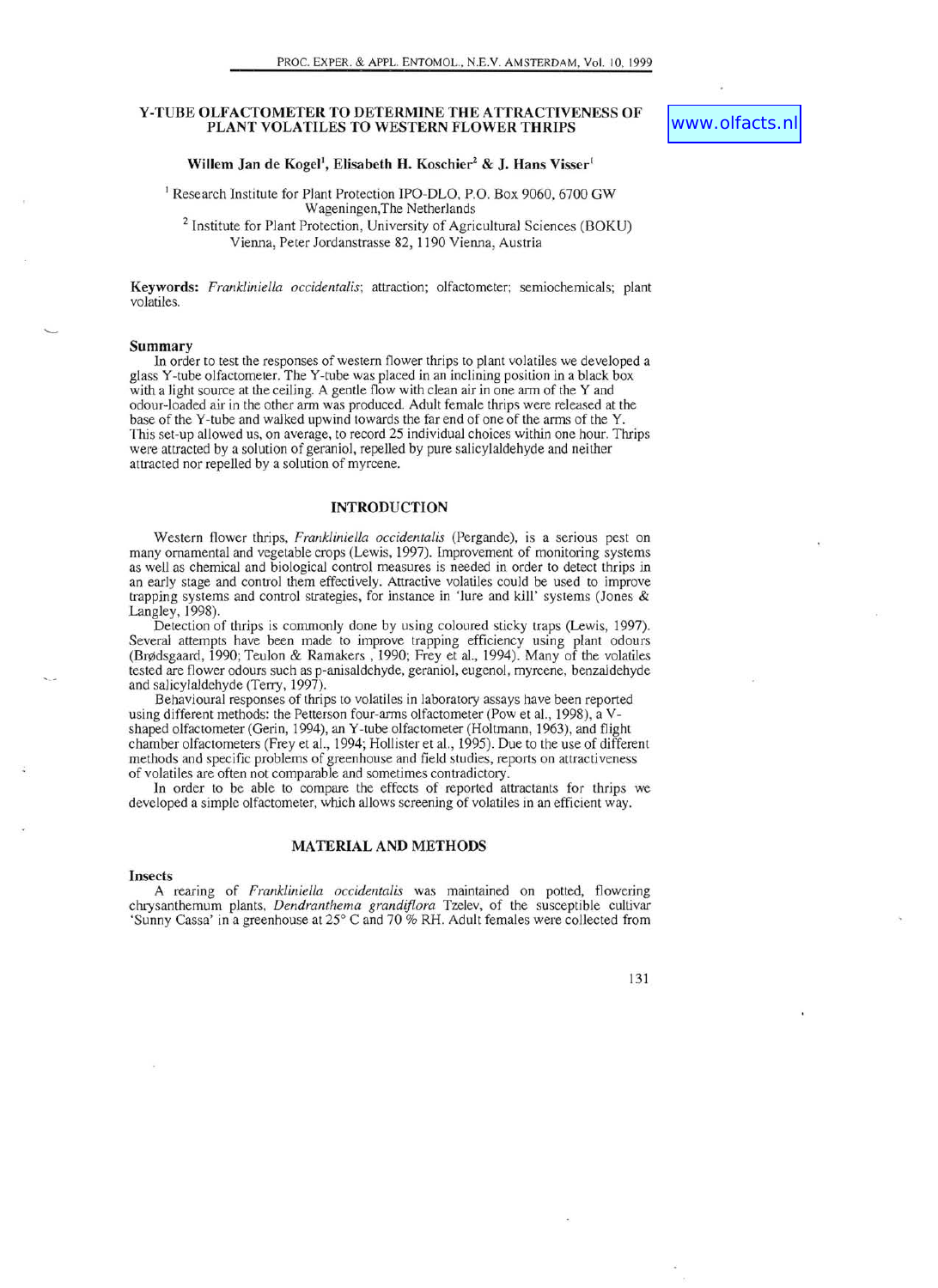the rearing with an aspirator and starved ovemight, only provided with water, in perspex ring cages (Murai, 1990) at room temperature. These insects were used for experiments on the following day.

Ŧ.

### **Olfactometer**

The attractiveness of volatiles was assessed using a glass Y-tube olfactometer (internal diameter of 0.5 cm; lengs of arms is 5 cm) modified from Holtmann (1963) and Sabelis & van de Baan (1983) (Figure I). The set-up was placed in a dark room at 22° C. A tripod held the Y-tube in an inclining position (angle 25° between Y-tube and horizontal plane). The Y-tube was placed in the centre of a black box (36 x 38 x 57 cm), covered inside with black paper in order to avoid visual stimuli. A halogen lamp, attached to the ceiling of the box, illuminated the Y-junction of the olfactometer with 160 lux light intensity. The end tubes of the Y were connected to two Wheaton Micro Kit<sup>®</sup> adapters made of glass, having attached 4 ml glass-vials, each containing a 1 cm<sup>2</sup> filter paper piece. One  $\mu$ l of the volatile component diluted in paraffin oil (Uvasol, Merck) or pure paraffin oil at the control side were applied on the filter paper pieces 30 min before the first thrips was released, in order to allow the odour to reach a constant release rate. Preliminary assays showed that paraffin oil was not attractive to thrips. The air flow was first purified by passage through wash bottles filled with charcoal pellets and was then led into the vials containing odour-loaded paraffin oil and pure paraffin oil as control. At the base of the Y-tube the air was sucked off by means of a membrane pump, producing an air flow of 5 *cmls* in the arms of the Y and 10 *cmls* in the base tube. Connections between different parts of the set-up consisted of silicone tubing. The used odour-loaded air was removed from the room.

### Bioassay

Individual thrips females were released one at a time within the first cm of the base tube of the olfactometer using a small size aspirator. Activated by the odour-loaded airflow and additionally motivated by the light, thrips started walking upwards the tube. The air suction tube was connected with the glass Y-tube and the time was recorded until the thrips reached the far end of one of the arms of the Y. Incidentally a thrips made no choice within 3 minutes, this was scored as a no-choice. Experiments consisted of 25 choices, nochoices were discarded. After having tested five thrips, the entire set-up i.e. all parts shown in Figure 1, was turned 180° to avoid any positional effects. Between experiments, all parts of the set-up were cleaned with acetone. Data were analyzed with a two-sided binomial test.

# RESULTS & DISCUSSION

Thrips walked quickly towards the far end of one of the arms of the Y -tube. Incidentally an individual did not make a choice within the three minute period; in total ten no-choices were recorded in the nine experiments presented. The average duration of one experiment was less than one hour. Flying (jumping) of thrips was seldom seen during experiments.

Female western flower thrips preferred the odour of a 10 % geraniol solution in paraffin oil over pure paraffin oil (Figure 2). Frey et al. (1994) improved trap catches in the laboratory by adding geraniol , but under greenhouse conditions geraniol did not improve trap catches reliably. *Thrips j1avus* Schrank, a flower-inhabiting thrips species (Kirk, 1985) and cereal thrips species (Holtmann, 1963) have also been shown to respond positively to geraniol.

There was no preference for a 10 % myrcene solution (Figure 3). Kirk (1985) found in field experiments that undiluted myrcene reduced the catch efficiency of water traps of four flower-inhabiting thrips species, but he suggested that catches might increase at lower concentrations.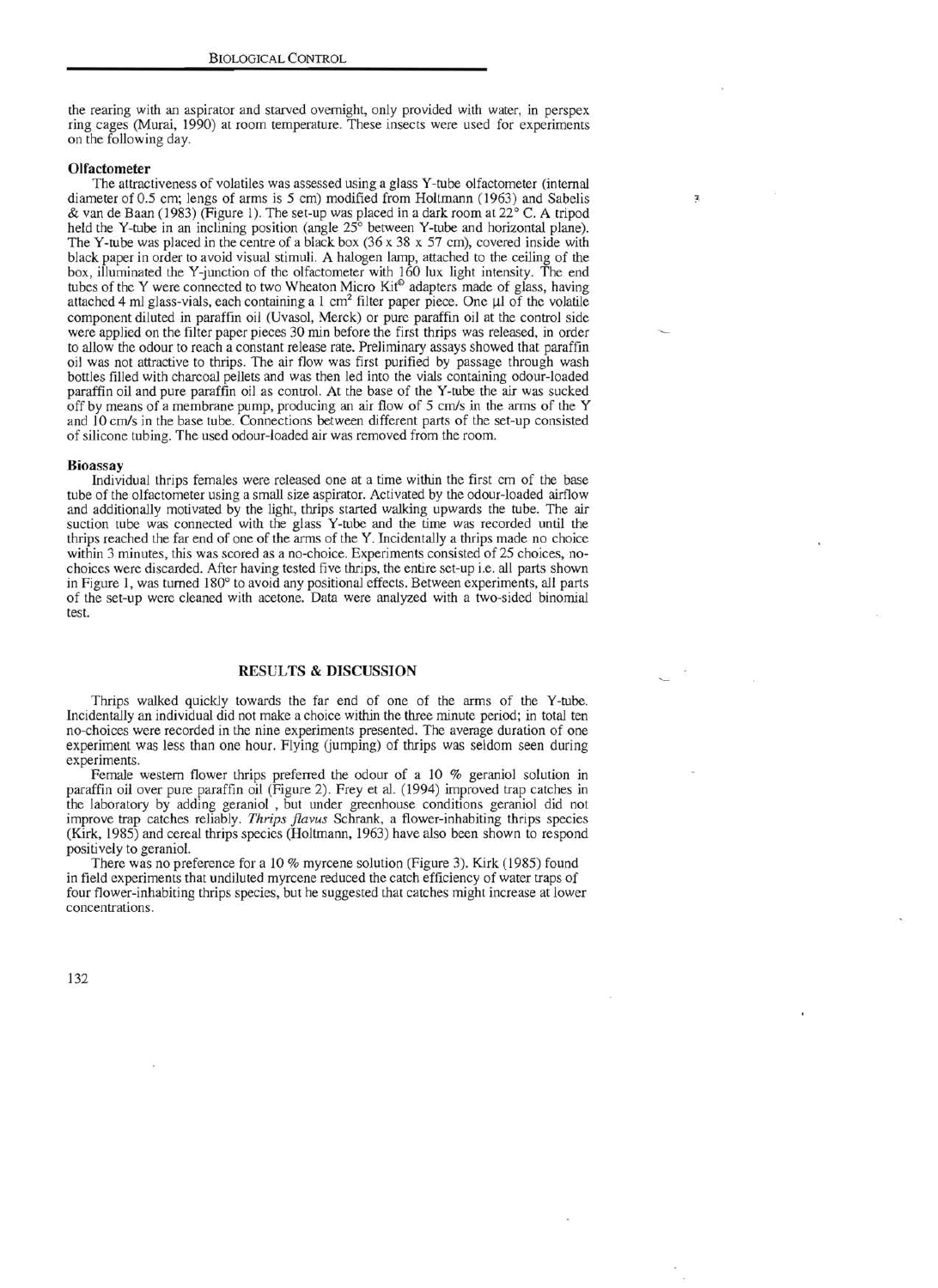The response of thrips to a 10 % solution of salicylaldehyde was not significant (data not shown) but pure salicylaldehyde (filter paper as control) had a repellent effect (Figure 4). In contrast, Roditakis & Lykouressis (1996) found in the field that salicylaldehyde in a mixtme with ethanol attracted 40 % more western flower thrips than the control. Morgan & Crumb (1928) reported that cereal thrips species reacted positively to salicylaldehyde.

The present Y-tube olfactometer allows a quick screening of volatiles for attractiveness or repellency to western flower thrips with reproducible results. In the future we will screen a larger number of volatile compounds at several concentrations. The next step will then be to transport the results to greenhouse situations.



*Figure* 1. *Y-tube olfactometer for recording responses of* FrankJiniella occidentalis *to volatiles (see Material & Methods for further explanation).* 



*Figure 2. Responses of Frankliniella occidentalis females in the Y-tube olfactometer to 1 pI* 10 % *geraniol in three separate experiments (n* =25). \*\*: *p<0.01,* \*\*\*: *p<0.001 (two-sided binomial test).* 

133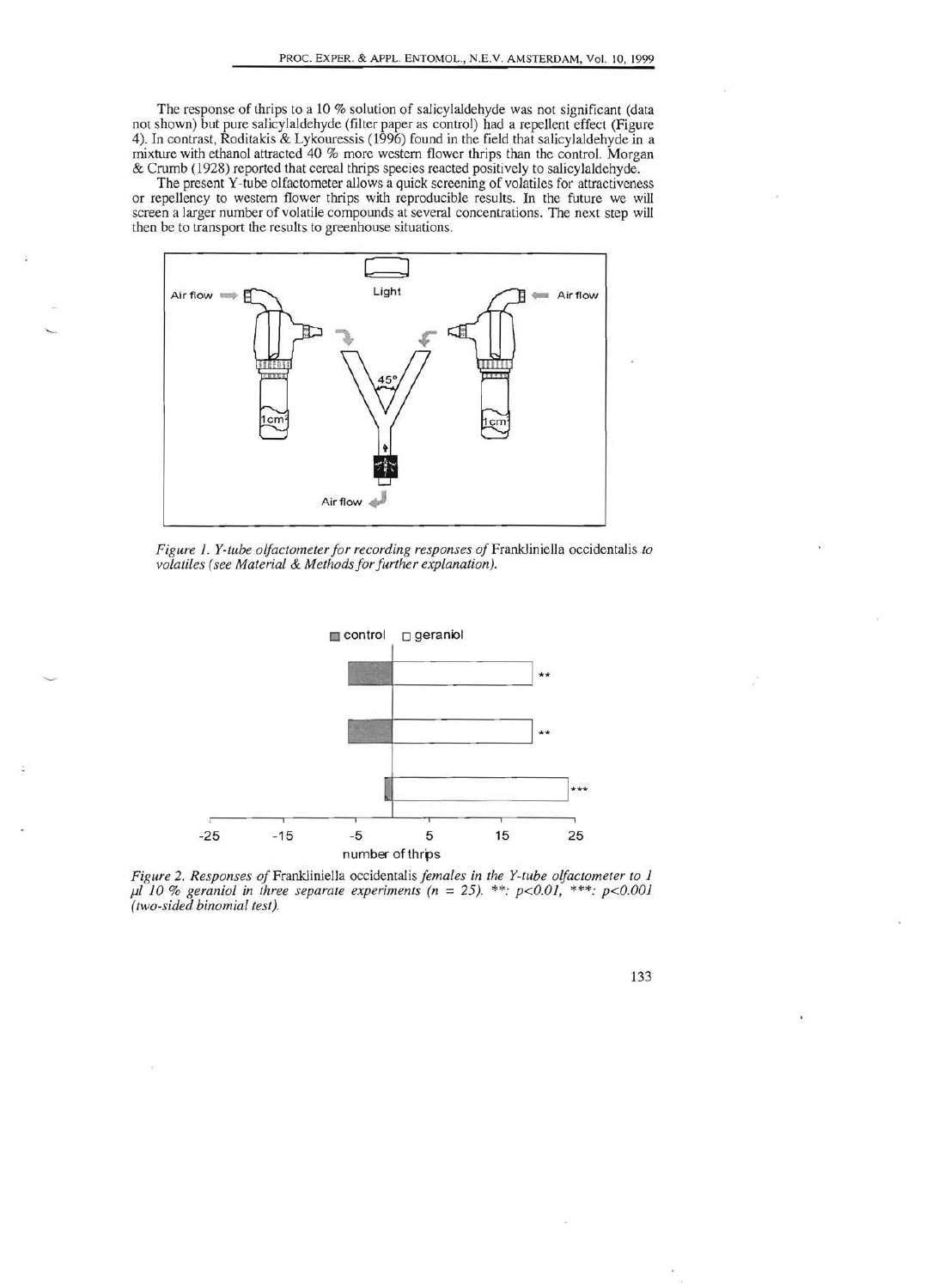

.,

*Figure* 3. *Responses of* Frankliniella occidentalis *females in the Y-tube olfactometer to 1 11110* % *myrcene in three separate experiments (n* = 25).



*Figure* 4. *Responses of* Frankliniella occidentalis *females in the Y-tube olfactometer to 1 III pure salicylaldehyde in three separate experiments (n* = 25). \*: *p<0.05,* \*\*\*: *p<O.OOl (two-sided binomial test).* 

134